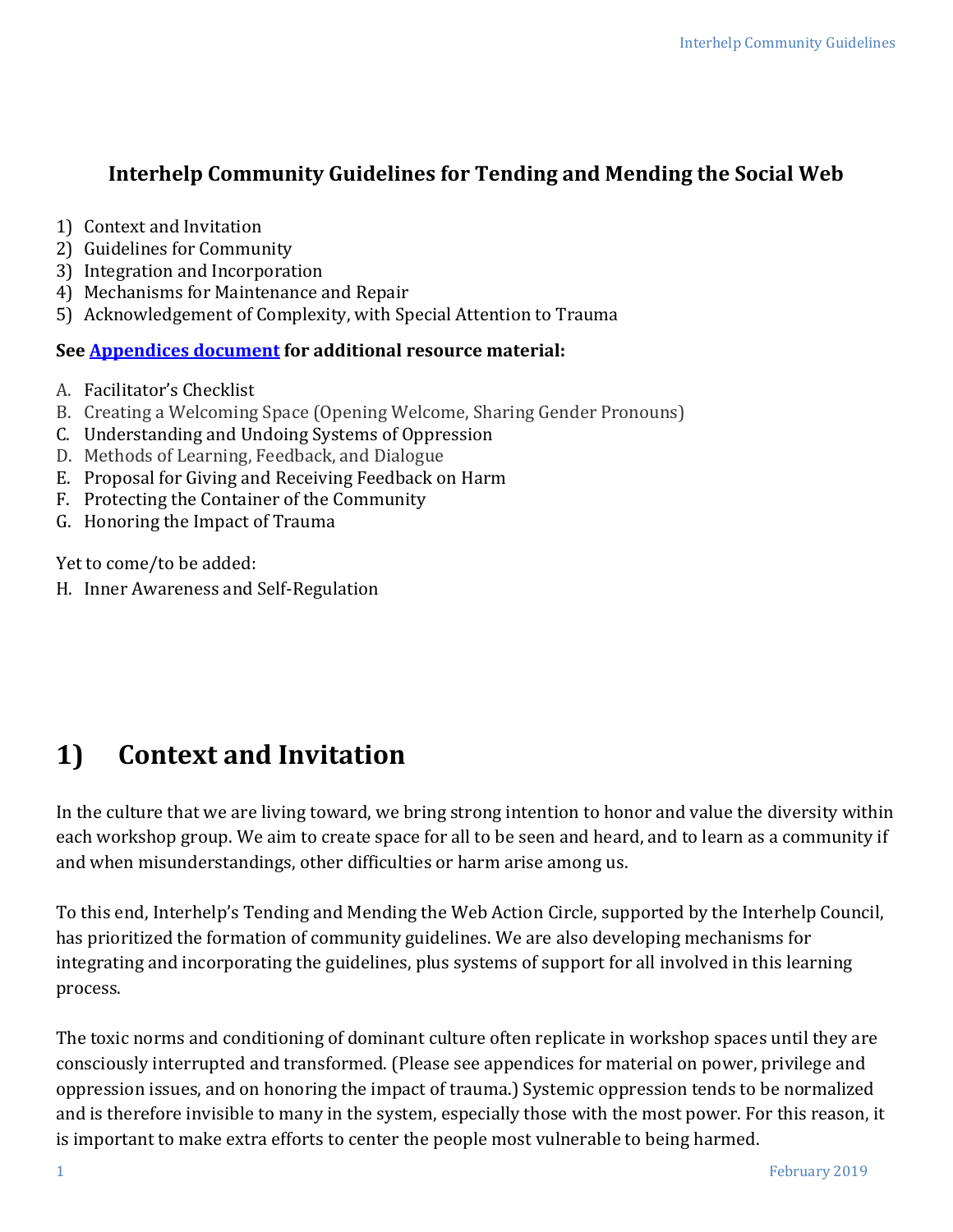We choose to grow and build life-sustaining culture. Toward this goal, this document includes a set of guidelines that each facilitator and participant at Work That Reconnects events is invited to follow.

We develop this culture together with a feeling of spaciousness so that there is an ongoing commitment to learning and growth. We expect that not every person will find these guidelines familiar, useful or adequate. As each of us is learning how to carry them out, they at least give us a shared picture to hold.

These guidelines present a different paradigm from having rules, and a different paradigm from policing. Our paradigm is: *Everyone belongs, and no one is disposable*.

We want to be together in our community "wherever each of us is" within this picture. Ultimately we want to say, "You are not alone. We are in a social web. We are learners supporting each others' learning."

Facilitators may choose to present some of these guidelines at the beginning of a workshop. Beware however, of the ways that the process around Community Agreements can reinforce systems of oppression! See "Breaking the Rules: How Ground Rules can Hurt Us" on the [Tools for Change](https://www.trainingforchange.org/wp-content/uploads/2017/10/Breaking-the-Rules.pdf) website.

The material in sections 3 through 5 (below), and also in the separate appendices document, is intended to support people to live into – integrate and incorporate – these guidelines. Facilitators in particular take note!

## **2) Guidelines for Community**

We strive toward creating a community where everyone is welcomed with respect and every voice is honored. You are invited to bring your emotions, intuitions, spirituality, body and socialized identity while remaining respectful of the rights and safety of others.

Here are guidelines that can help us create this community:

#### Balance care of whole group and care of self

Show up on time for sessions. If you need to miss a session, let someone know so that the group is not waiting for you.

Take care of yourself, attuning to and attending to your needs.

As needed, draw on methods you find effective to calm and center yourself*.*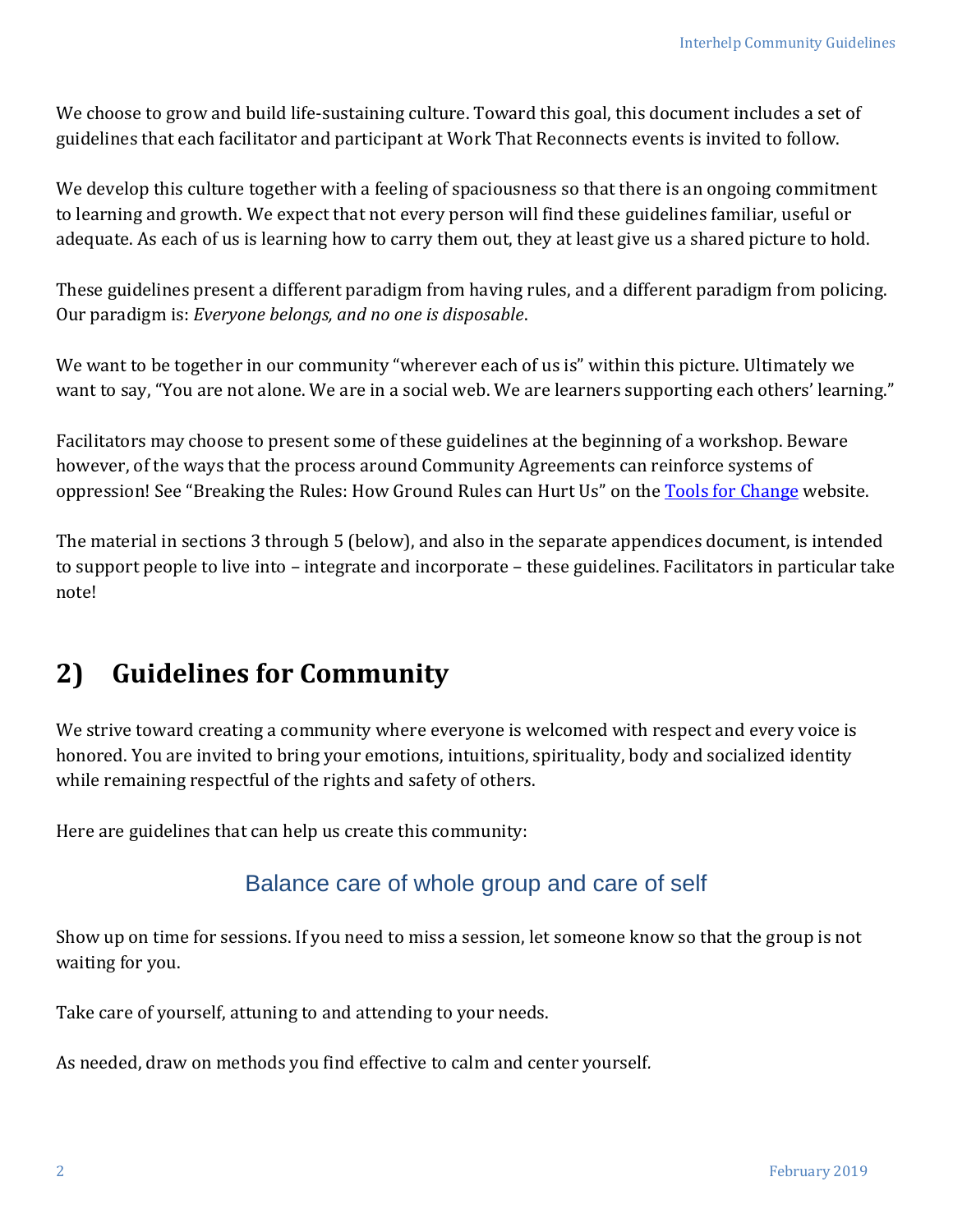## **Confidentiality**

Do not share someone's name or other identifying characteristics in conjunction with speaking about what has happened during our time together, unless you first obtain their explicit permission to do so.

If you wish to follow-up with someone later about something they shared during program time, ask their permission first. It is perfectly fine for someone to say, "No, I do not want to speak further about it." You must respect their wishes, but do not take it personally or be offended by this choice.

### Honor the experience and autonomy of self and others

Bring awareness to what is going on with you physically, mentally and emotionally.

Respect limitations and boundaries, for yourself and for others. Seek consent, especially around touch; attune to nonverbal communication such as tone and body language; when in doubt, ask.

Do not take without asking – either from humans or any species, e.g., ask permission before borrowing from another culture or picking a flower.

### Mindful communication

The following Council guidelines can be helpful when sharing in the whole group: speak from the heart; listen from the heart; apply brevity of words and get straight to the essence.

Be mindful of what the person speaking may experience as respectful listening. In some cultures, respectful listening implies silence; in others a more interactive listening style is the norm. If in doubt, ask.

Use your "inner tuning fork" to discern if something needs to be shared in real time in the group, or if it is best processed internally, or with someone at another time.

Hold the intention of being kind in words (keeping in mind that "kind" doesn't necessarily mean "nice").

As much as possible, speak from personal experience and use "I statements." Avoid "we statements" that can inaccurately universalize your own experience and erase others' experiences. If you use the word "we," be sure to qualify who the "we" refers to, i.e. "We *in the industrialized world of middle and upper class means* bear greater climate responsibility."

Allow silence to happen. Silence can allow space for emergence. At the same time, be mindful not to be normalizing one communication style.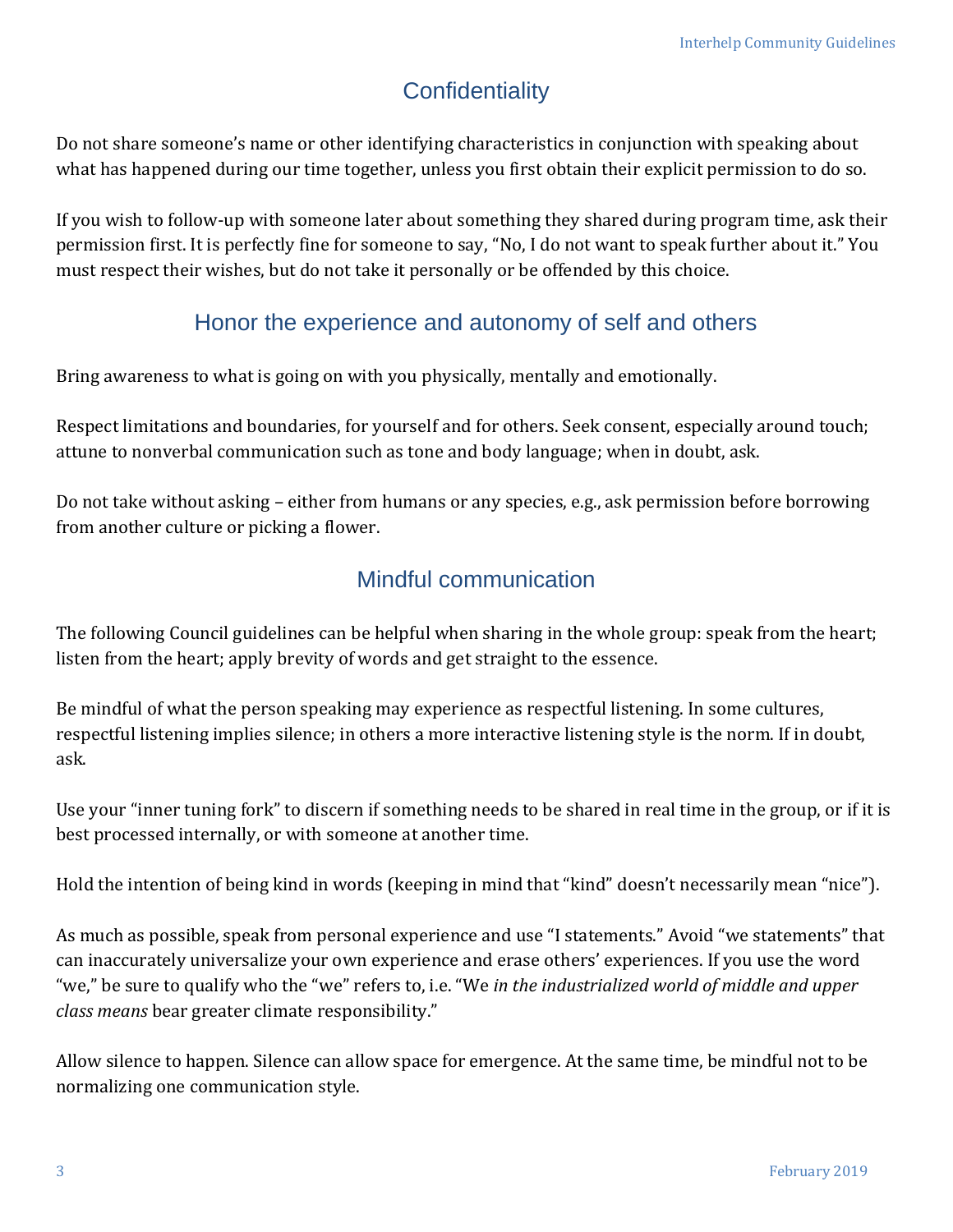### Strive toward an open mind

You do not have to agree with all activities engaged in as a group or ideas that individuals present, but if it feels safe enough for you, try to be open-minded to others' ideas, feelings, worldviews and ways of doing things.

It is okay to disagree – respectfully, without blaming, shaming or attacking ourselves or others.

Move away from judgment and toward curiosity.

#### Grow in awareness of group dynamics, and work toward equality of opportunity

The intention is for all participants to have equal opportunity to speak, and for everyone's voice to be heard.

"Make space/take space" means that, if you have been socialized/conditioned to speak a lot in a group, you might try instead to consciously hold back in order to allow space for others. If you have been socialized/conditioned to not speak much, try speaking more frequently (assuming you feel safe to proceed). If you do not feel safe, consider raising the question of safety with a facilitator or with the group.

### Safer space – reducing and repairing harm

Deepen your awareness about – and attentiveness to – harm and potential harm (especially from social conditioning) that you may be contributing to. When you are aware of contributing to harm, commit to interrupt the dynamic and transform it.

Empower/enlist everyone in the group to be aware of potential harm. Implement a process for pausing, noticing and shifting when harm is experienced or witnessed.

The impact of our actions does not always match our intention; strive to be aware of both. If your action has a harmful impact, listen and see if there are ways you can change your behavior out of care for all.

Be willing to exchange and receive honest feedback about the impact of your words and actions. For instance, a phrase you could say when receiving feedback is "tell me more." (For more examples, see METHODS section below.)

### Braver space: Commit to a learning community

Be willing to take risks, be uncomfortable and make "mistakes." All living systems evolve through trial and error, by taking in feedback and trying a new behavior.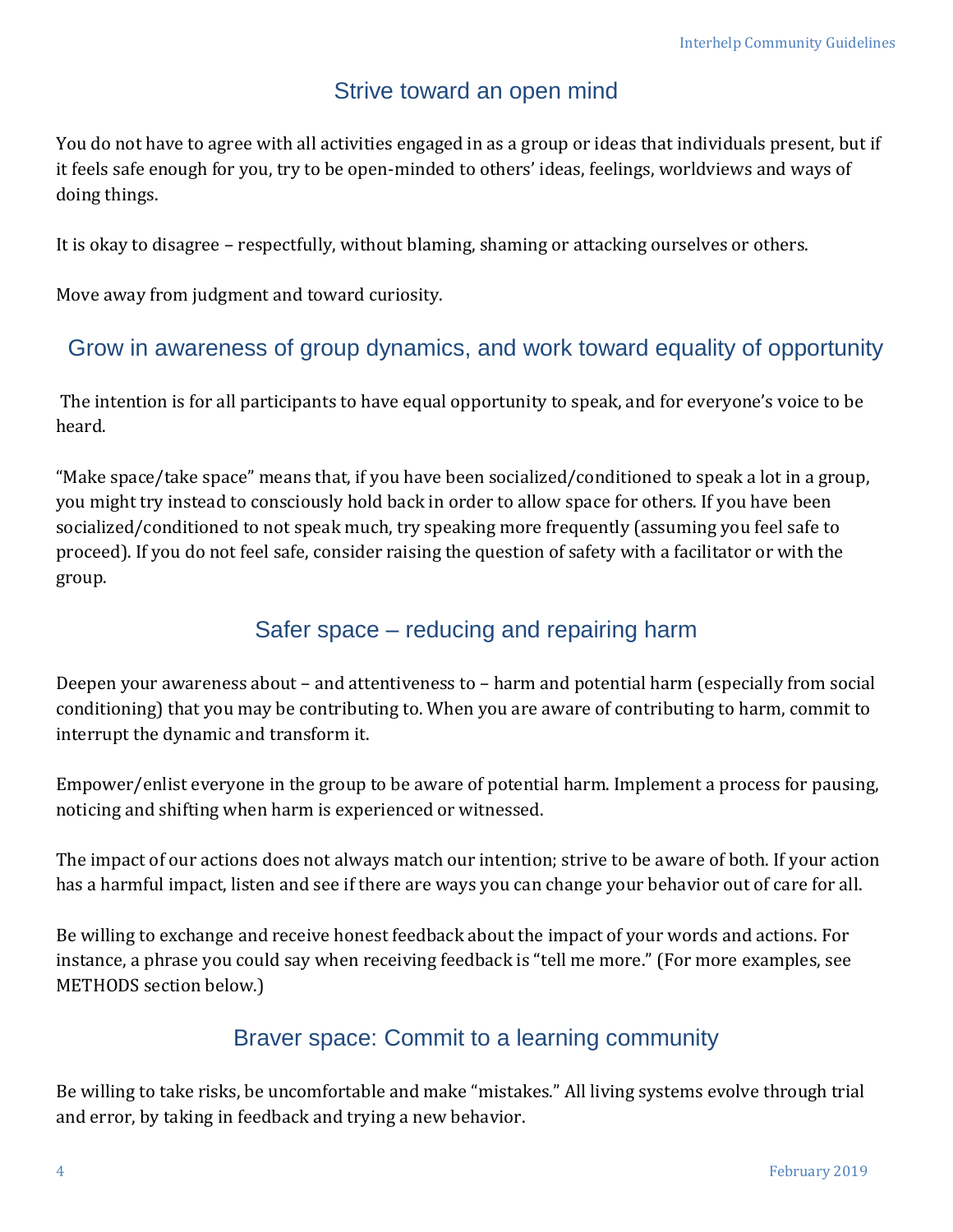Speaking up when you see systemic oppression playing out can seem awkward or even impolite. It's also important to support people who "go out on a limb" with brave acts of naming or interrupting.

You can say "oops" (or a similar expression) to signal to the group if you recognize you may have done something hurtful or unconscious and you want to note it and own it.

Honor what for you is your "comfort zone." As you are ready, try pushing out of your "comfort zone" while not going beyond what is safe for you. Seek that middle space where you can risk, learn, and grow.

It can be helpful to invite ourselves to choose to learn rather than to defend. In a learning space, seek your inner compass and act as your heart guides you. Accessing our heart helps us stay in that place of wanting to grow.

#### Grow in compassion

Practice compassion for yourself and for others. No one is disposable – yourself included.

As you are able to stretch yourself, especially practice compassion (including for yourself) and sensitivity when providing feedback and receiving feedback.

#### Honor different kinds/ways of leadership

We are all leaders. We all have gifts to share. Leadership can look different ways, not just "front of the room" leadership, or top-down leadership.

Leadership can be emergent when many voices are honored and emergence is valued, so group members are welcomed to contribute and offer feedback and input.

Group members are also asked to respect and support facilitators in their role which includes making some process decisions for groups.

# **3) Incorporation and Integration**

This living document has gone through three steps over many months. Drawing on several different sets of guidelines, including those used by Visions Inc., the bulk of the community guidelines were drafted by Aravinda Ananda with input from Joseph Rotella, Kirstin Edelglass and Markie Babbott for a program they offered in 2017. Further changes have been made by Interhelp Tending and Mending the Web Action Circle members Aravinda Ananda, Carol Harley, Kristina Orchard, Paula Hendrick and Sarah Pirtle, with input from community members.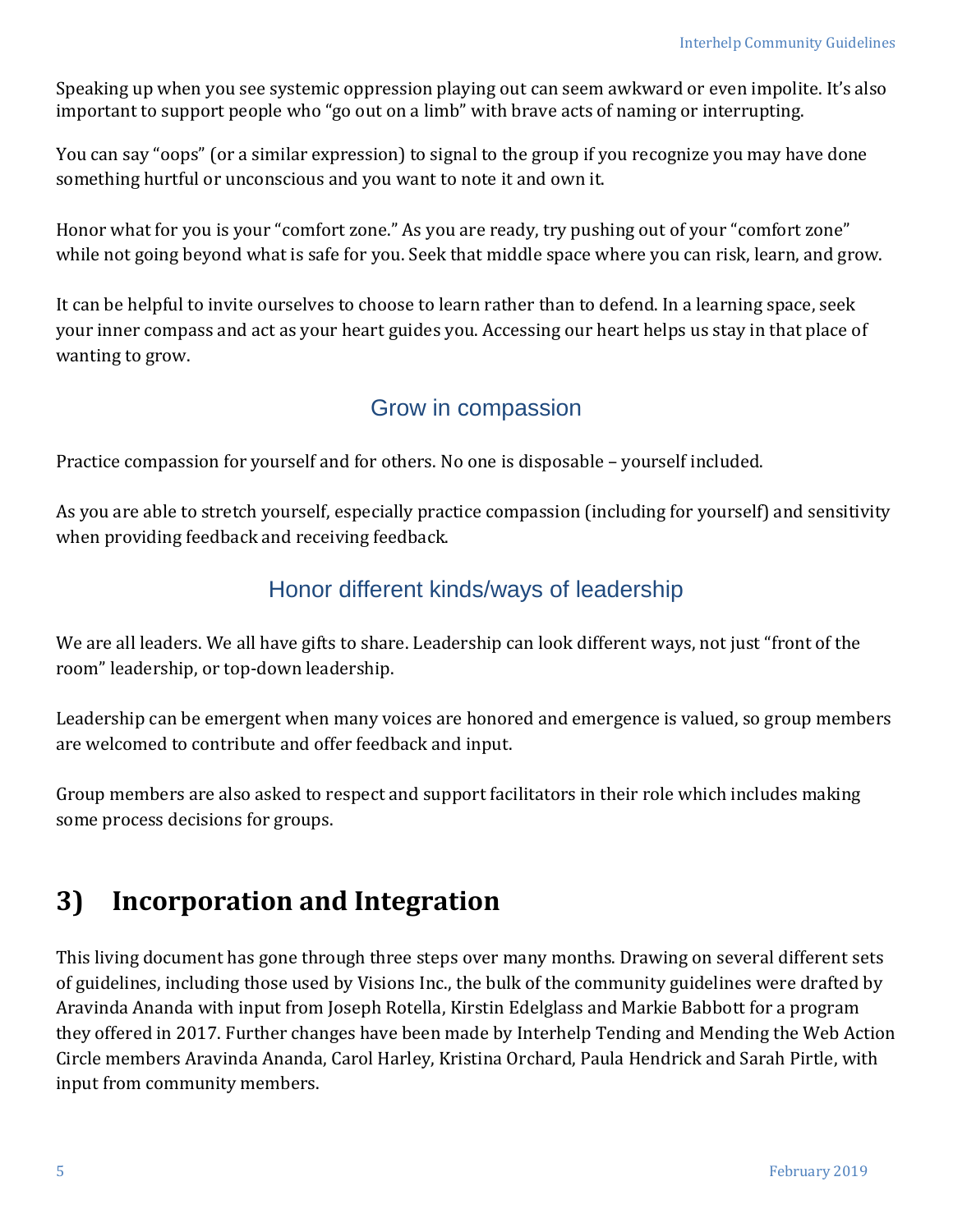The Guidelines in the above section are a work in progress. This is a living document. All people in the community are invited to work with the Guidelines and can offer reflections and suggest changes by sending an email to [Paula Hendrick.](mailto:interhepeditor@gmail.com?subject=Community%20Guidelines)

The Action Circle group members hosted a Community Practice Day in April, 2018 and again in April of 2019. Contact Paula for information on this and future events.

The deep work of living into these Guidelines is ongoing.

## **4) Mechanisms for Maintenance and Repair**

What about when agreements are not being met? Here we offer guidance and suggestions for steps to take when this happens. We also touch on the importance of skill-building opportunities, and describe the additional support that a "Repair Circle" can provide.

#### **What to do when agreements are not being met in a group:**

Having a thoughtfully crafted set of community agreements or guidelines, but lacking ways to respond if they are not being followed, can be demoralizing and even harmful. However, the influence of dominant conditioning can lead facilitators to ignore what is happening and to avoid taking action when this happens. Many of us need practice as we grow into naming and intervening when guidelines are not being held. Below are some important things to consider.

Though all facilitators watch for instances and patterns of guidelines not being followed, consider designating one facilitator who is not in a lead role to watch the community container and speak up when needed. In addition, you might assign someone (not a facilitator) the role of feedback collector/catcher. The feedback collected from participants may well include experiences and observations related to the community container.

You might also invite and encourage all participants to hold the container – and also to watch for how it is not being held. This helps build skills in peer-to-peer accountability.

Once you become aware that the container is not being held, options for naming include:

- 1. Speak to the person privately at a break.
- 2. Ask someone else to speak with the person.
- 3. Raise the issue in the whole group.

4. Invite the group to get into pairs; you pair with the person or persons who were not keeping the agreements. This is a way of intervening in the moment in a more private way.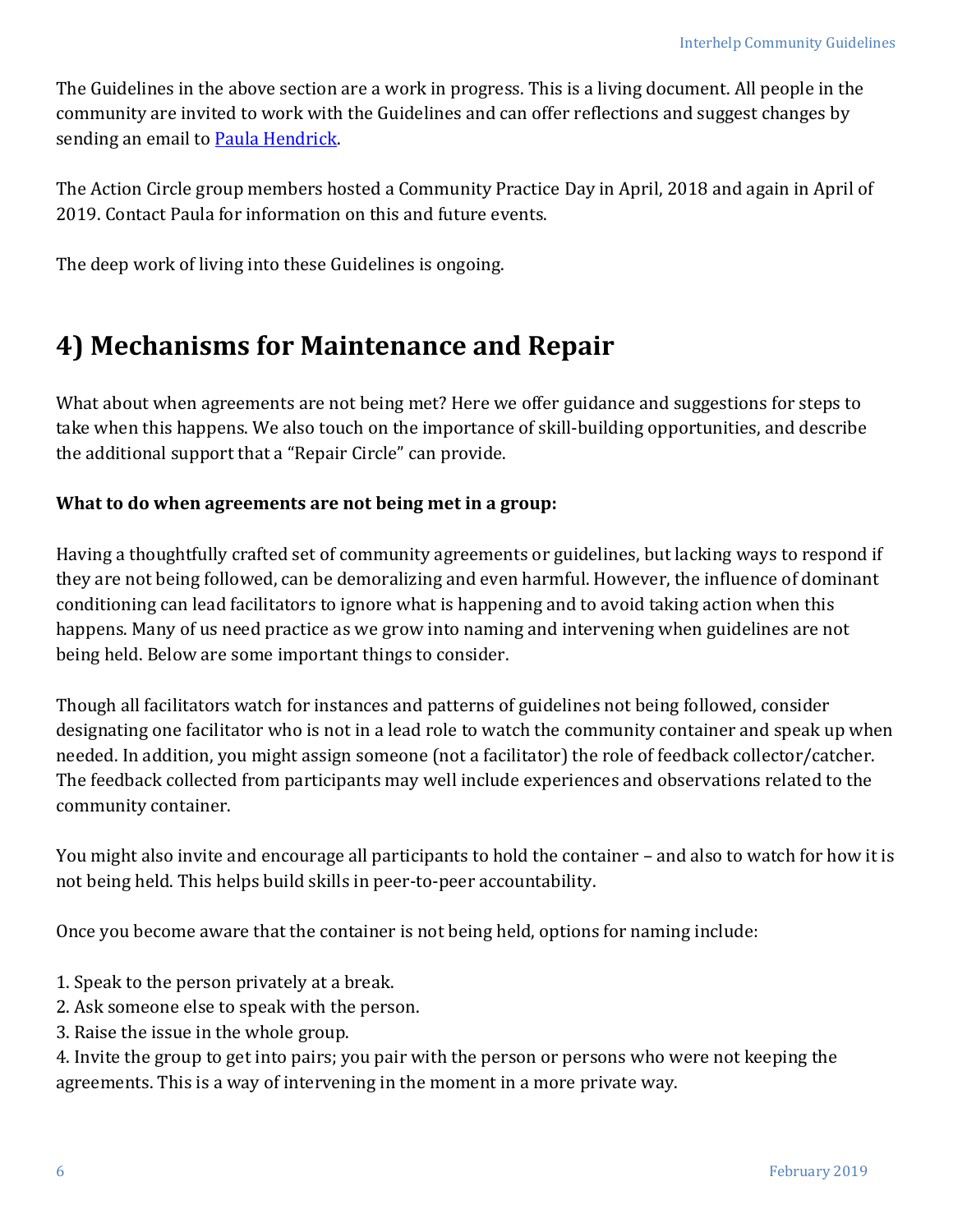Remember, this is not about policing but about building healthy shared social space. Please see "Proposal on Giving and Receiving Feedback on Harm" in the Appendix for specific guidance on communicating feedback and requesting a change in behavior.

#### **Skill-building opportunities:**

Living into some of these community guidelines will require many of us conditioned by toxic culture to unlearn life-long habits and worldviews. This process often requires practice and support. Interhelp has undertaken to provide opportunities for Work That Reconnects facilitators and community members to grow into these guidelines.

Workshop facilitators can offer skill-building/muscle-building opportunities to workshop participants within the workshop itself, so that people can learn and grow together. Please see the appendices for some skill building ideas.

#### **Repair Circle:**

The Tending and Mending The Web Action Circle, together with Interhelp Council, has created a Repair Circle of people skilled in interpersonal communication, conflict resolution, power/privilege/oppression issues, and trauma. The members of the Repair Circle volunteer to serve when called on to help heal hurts and resolve conflicts that arise in the community. Our intention is that no person or persons be left alone/without resources when harm happens.

Repair Circle members can be called on at any point, and in particular will be called on if communication breaks down or resolution cannot be reached.

Mending of the web is complete when apology or repair has been made and accepted. This process may happen only between or among persons directly involved, but may include the whole group if all present were impacted.

It is also possible that a facilitator may guide a group in amending a guideline in the course of a workshop, if the guideline as offered does not support a deep tending of the unique web of that workshop.

Please also see "Protecting the Container of the Community" in the Appendix.

# **5) Acknowledgement of Complexity, with Special Attention to Trauma**